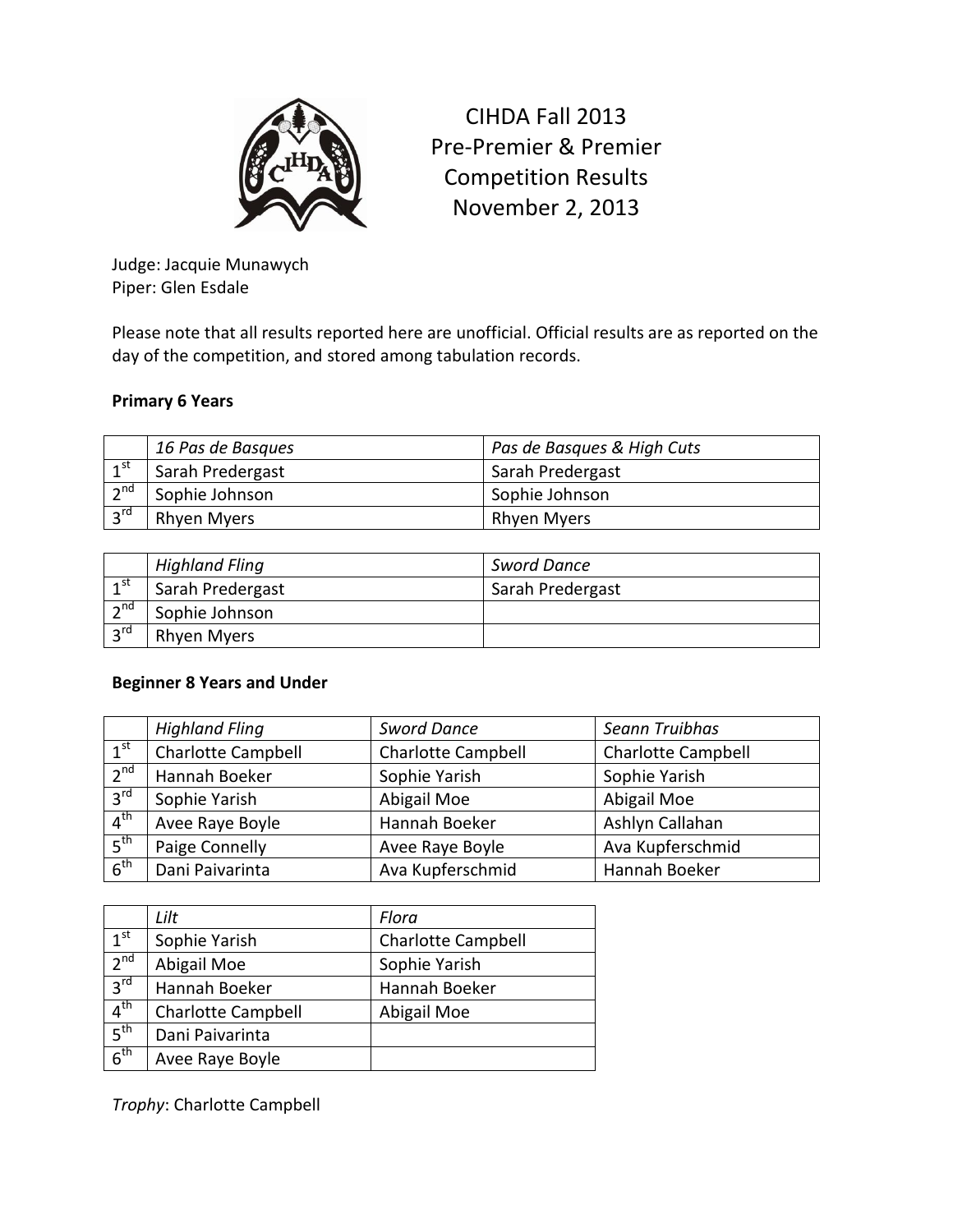# **Beginner 9 Years and Over**

|                 | <b>Highland Fling</b> | <b>Sword Dance</b>  | Seann Truibhas       |
|-----------------|-----------------------|---------------------|----------------------|
| 1 <sup>st</sup> | Sarah Kurtz           | Kelsey Monsen       | Hannah Graham-Smith  |
| $2^{nd}$        | Kelsey Monsen         | Megan Yaskow        | Sarah Kurtz          |
| 3 <sup>rd</sup> | Sydney Kupferschmid   | Natasha Edwards     | Kelsey Monsen        |
| $4^{\text{th}}$ | <b>Avary Andrews</b>  | Hannah Graham-Smith | <b>Avary Andrews</b> |
| 5 <sup>th</sup> | Isabelle Beauregard   | Erin Rowe           | Marliese Veeken      |
| 6 <sup>th</sup> | Marliese Veeken       | Jordan Kruger       | Natasha Edwards      |

|                 | Lilt                 | Flora                |
|-----------------|----------------------|----------------------|
| 1 <sup>st</sup> | Hannah Graham-Smith  | <b>Kelsey Monsen</b> |
| 2 <sup>nd</sup> | Kelsey Monsen        | Sarah Kurtz          |
| 3 <sup>rd</sup> | Sarah Kurtz          | <b>Avary Andrews</b> |
| 4 <sup>th</sup> | Jamie Corrin         | Marliese Veeken      |
| 5 <sup>th</sup> | <b>Avary Andrews</b> | Megan Yaskow         |
| 6 <sup>th</sup> | Marliese Veeken      |                      |

*Trophy*: Kelsey Monsen

# **Novice**

|                 | <b>Highland Fling</b> | <b>Sword Dance</b>    | Seann Truibhas        |
|-----------------|-----------------------|-----------------------|-----------------------|
| $1^{\text{st}}$ | Jillian Berry         | Elizabeth Palin       | Jillian Berry         |
| 2 <sup>nd</sup> | Leigha Loose          | <b>Trinity Pement</b> | Elizabeth Palin       |
| 3 <sup>rd</sup> | Keara Hicks           | Keara Hicks           | <b>Bailey Larson</b>  |
| 4 <sup>th</sup> | Elsie Coombs          | Jillian Berry         | Ellie Prendergast     |
| 5 <sup>th</sup> | Elizabeth Palin       | <b>Bailey Larson</b>  | Karli Ralston         |
| 6 <sup>th</sup> | Megan St. John        | <b>Elsie Coombs</b>   | <b>Trinity Pement</b> |

|                 | <b>Strathspey &amp; Highland Reel</b> | Flora               |
|-----------------|---------------------------------------|---------------------|
| 1 <sup>st</sup> | Jillian Berry                         | Elizabeth Palin     |
| 2 <sup>nd</sup> | Elizabeth Palin                       | Jillian Berry       |
| 3 <sup>rd</sup> | Ellie Prendergast                     | Ellie Prendergast   |
| 4 <sup>th</sup> | Morgan Kearns                         | Kiersten Mikkelsen  |
| 5 <sup>th</sup> | <b>Keara Hicks</b>                    | <b>Elsie Coombs</b> |
| 6 <sup>th</sup> | Katherine Saunderson                  | Maija Paivarinta    |

*Trophy*: Jillian Berry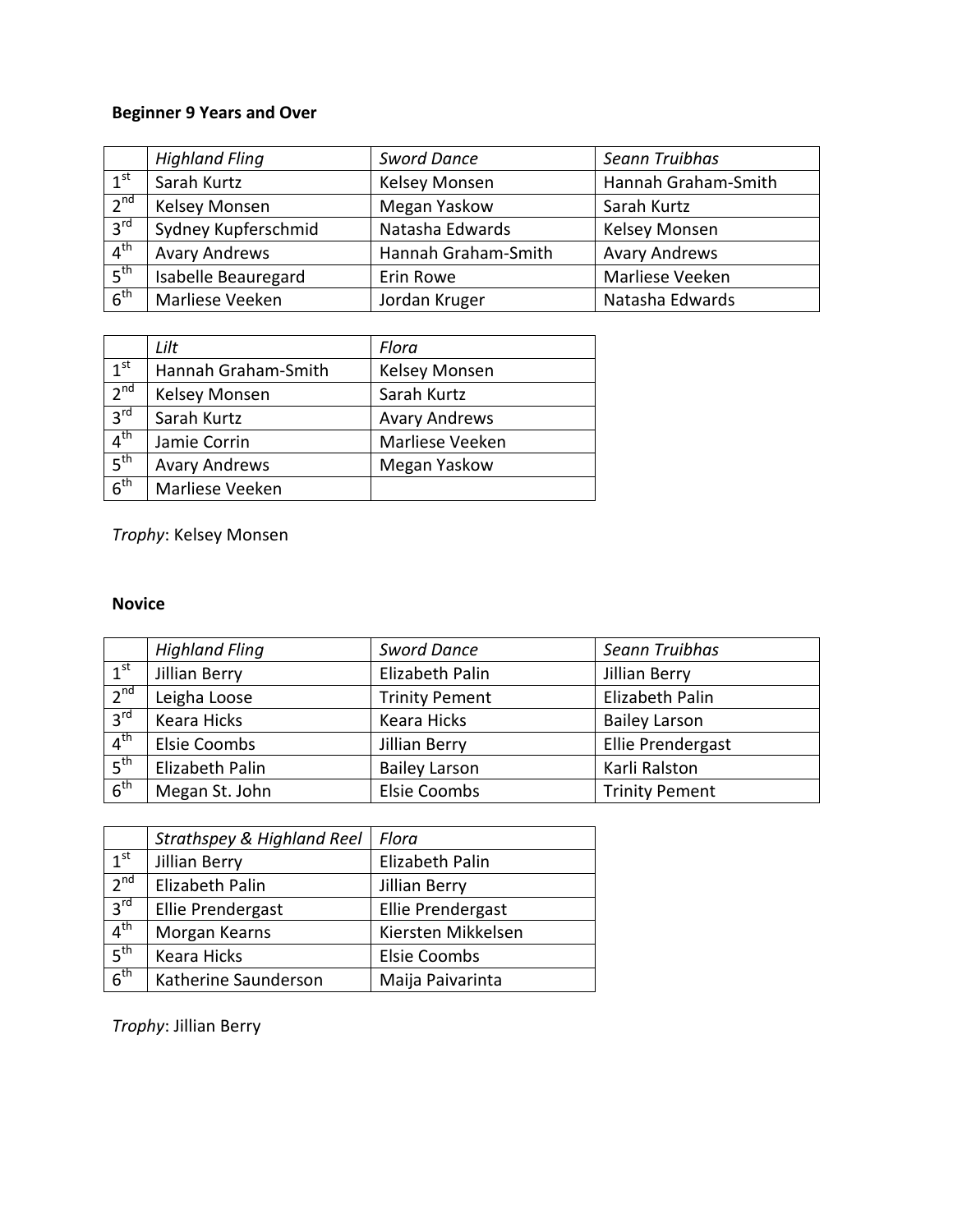#### **Intermediate**

|                   | <b>Highland Fling</b> | <b>Sword Dance</b> | Seann Truibhas  |
|-------------------|-----------------------|--------------------|-----------------|
| $\lambda$ st      | Mykhala Prosser       | Breanna Larson     | Mykhala Prosser |
| 2 <sup>nd</sup>   | Angelina Graham       | Mykhala Prosser    | Breanna Larson  |
| $\overline{3}$ rd | Rebecca Saunderson    | Angelina Graham    | Angelina Graham |

|                 | Strathspey & Highland Reel   Highland Laddie |                 |
|-----------------|----------------------------------------------|-----------------|
| $1^{\text{st}}$ | Mykhala Prosser                              | Breanna Larson  |
| 2 <sup>nd</sup> | Breanna Larson                               | Mykhala Prosser |
| 3 <sup>rd</sup> | Angelina Graham                              | Angelina Graham |

*Trophy*: Mykhala Prosser

## **Premier 15 Years and Under**

|                 | <b>Highland Fling</b> | <b>Sword Dance</b> | Seann Truibhas   |
|-----------------|-----------------------|--------------------|------------------|
| 1 <sup>st</sup> | Elise Berrevoets      | Elise Berrevoets   | Elise Berrevoets |
| 2 <sup>nd</sup> | Caitlyn Simunac       | Grace Waldie       | Shayla Dyble     |
| $3^{\text{rd}}$ | Shayla Dyble          | Caitlyn Simunac    | Grace Waldie     |

|                   | <b>Strathspey &amp; Highland Reel</b> | Village Maid     |
|-------------------|---------------------------------------|------------------|
| 1 <sup>st</sup>   | Elise Berrevoets                      | Shayla Dyble     |
| $2^{nd}$          | Grace Waldie                          | Elise Berrevoets |
| $\overline{3}$ rd | Shayla Dyble                          | Caitlyn Simunac  |

*Trophy*: Elise Berrevoets

## **Premier 16 Years and Over**

|                 | <b>Highland Fling</b> | <b>Sword Dance</b> | Seann Truibhas |
|-----------------|-----------------------|--------------------|----------------|
| 1 <sup>st</sup> | Kelti Speer           | Kelti Speer        | Kelti Speer    |
| $2^{\text{nd}}$ | Jenna McLennan        | Jenna McLennan     | Jenna McLennan |
| $2^{\text{rd}}$ | Lauren Matzner        | Lauren Matzner     | Lauren Matzner |

|                 | <b>Strathspey &amp; Highland Reel</b> | Village Maid   |
|-----------------|---------------------------------------|----------------|
| $1^{\text{st}}$ | Kelti Speer                           | Kelti Speer    |
| $2^{nd}$        | Jenna McLennan                        | Lauren Matzner |
| 3 <sup>rd</sup> | Leandra Hooker-Armstrong              | Jenna McLennan |

*Trophy*: Kelti Speer